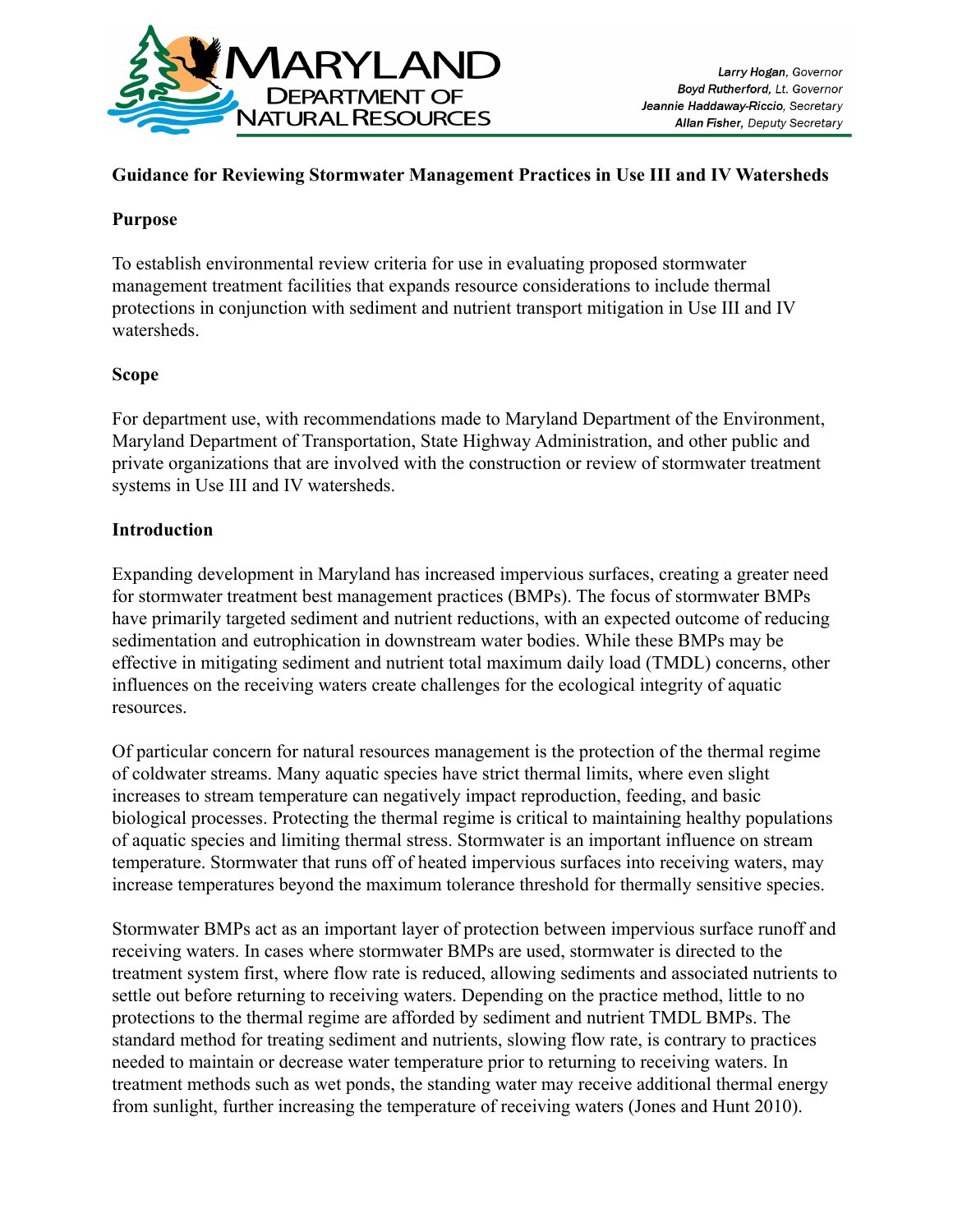In contrast to surface treatments, subsurface BMPs are more effective at temperature mitigation (UNHSC 2011). These methods of stormwater management function by allowing collected stormwater to infiltrate into the ground and be cooled through geothermal convective processes. Depending on the design, stormwater may pass through a filter system and ultimately recharge groundwater or pass through an underdrain. The runoff is removed from direct sunlight, preventing further heating from solar energy. Contact with subsurface substrate and groundwater may reduce the temperature of runoff through convective cooling. In general, a subsurface approach can yield effluent temperatures similar to groundwater temperatures.

While current methods of encouraging stormwater BMPs incentivize treatment for only sediment and nutrients (EPA 2010), new guidelines to prioritize thermal protection are in development. It has long been the practice of the department to discourage the use of surface stormwater BMPs in Use III watersheds and any watershed that supports thermally sensitive species. Project designers are encouraged to pursue BMPs that provide thermal protection in these watersheds. This document will categorize stormwater BMPs that are considered to be acceptable in Use III and IV watersheds, and any watershed that supports trout populations and/or coldwater benthic macroinvertebrates (i.e., obligates).

## **Stream Use Classifications and Protection of Aquatic Communities**

[Maryland has assigned classifications to determine the uses and water quality standards for all](https://mdewin64.mde.state.md.us/WSA/DesigUse/index.html) [water bodies.](https://mdewin64.mde.state.md.us/WSA/DesigUse/index.html) The use classification establishes a management structure for water bodies by designating the activities and functions of the water body, such as fishing, swimming, and use as a public water supply. The classification determines what water quality standards are assigned to the water body to protect and maintain the designated uses. Water quality standards determine how a water body may be used, particularly with regards to watershed permitting and discharge. The stream use classifications are defined in COMAR ([26.08.02.02\)](http://www.dsd.state.md.us/comar/comarhtml/26/26.08.02.02.htm) as:

- Use I: Water Contact Recreation, and Protection of Nontidal Warmwater Aquatic Life.
- Use II: Support of Estuarine and Marine Aquatic Life and Shellfish Harvesting.
- Use III: Nontidal Cold Water.
- Use IV: Recreational Trout Waters

Of particular interest for thermal concerns and stormwater management practices are the Use III and IV classifications. These classifications are intended to protect coldwater aquatic resources, particularly those that support reproducing wild trout populations (Use III) or hatchery trout that are stocked for recreational fishing (Use IV). Both designations have maximum temperature standards to protect the thermal regime of the water bodies. In Use III streams, discharge may not increase the temperature of the surface water above 20°C outside of the mixing zone. Use IV stream temperatures receiving discharge may not exceed  $23.0^{\circ}$ C outside of the mixing zone. These higher levels of protection may be contrasted with a standard of  $32^{\circ}$ C in Use I streams.

A series of criteria are used to determine the use classification of water bodies in the state. Use III is the more stringent designation, with several methods employed to determine classification status. Data that may be used to apply the Use III designation include temperature data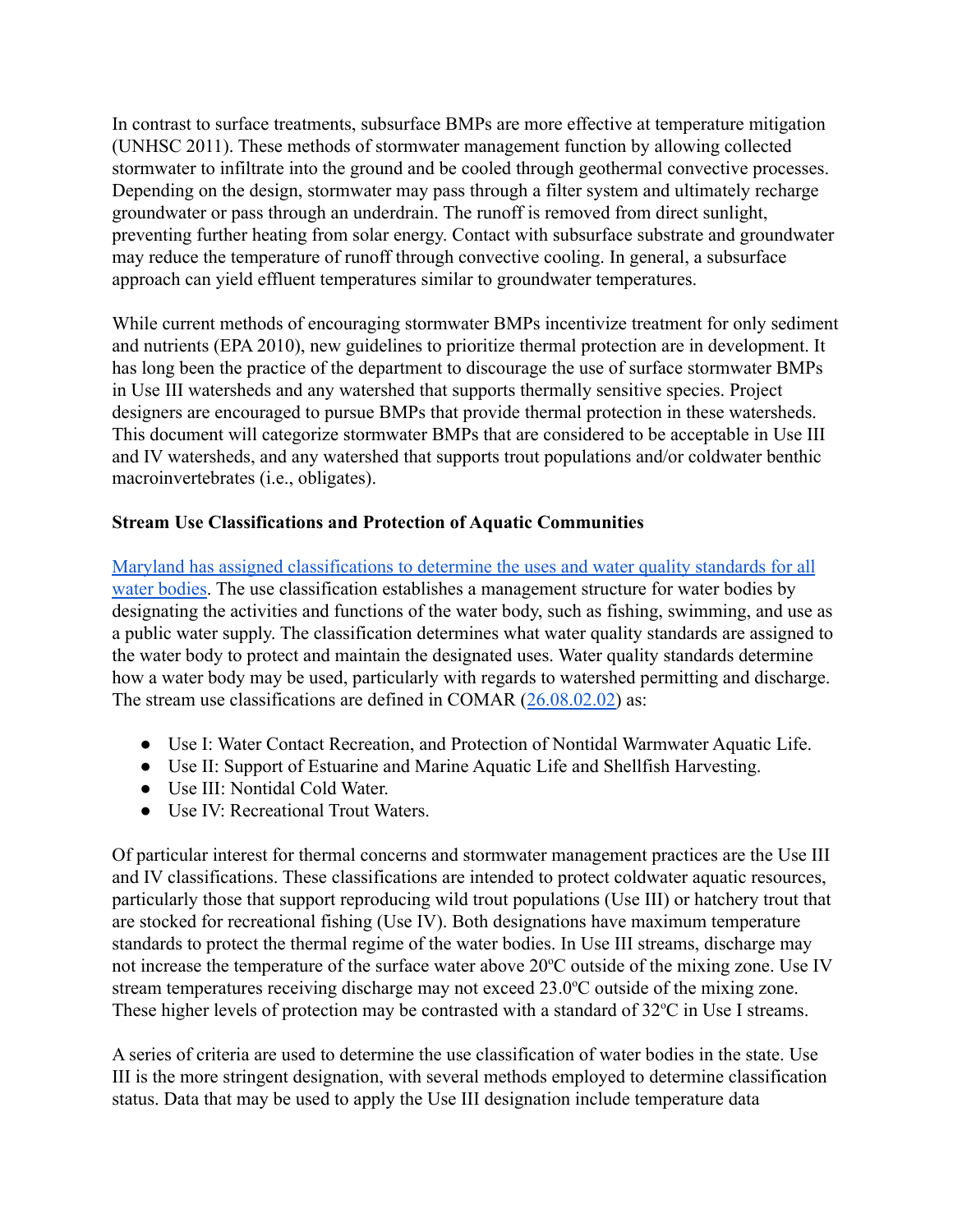(continuously logged with 90<sup>th</sup> percentile of temperature data values  $\leq 20^{\circ}$ C and the maximum temperature is  $\leq$  23.8 °C), presence of reproducing salmonids (presence of young-of-year and multiple year classes), and/or presence of coldwater obligate macroinvertebrate taxa (*Tallaperla maria* and *Sweltsa* spp.). Use IV water bodies must be able to support stocked trout for use as recreational fisheries.

The protection of salmonids in Maryland's streams is of critical importance for fisheries managers. This includes wild brook trout populations, wild and stocked brown trout populations, and wild and stocked rainbow trout populations. Salmonids play an important ecological role in coldwater streams, are a desirable target for anglers, and provide recreational and economic value. Salmonids are highly sensitive to stream temperatures and are extirpated at elevated water temperatures. Tolerance thresholds vary by species and by life history stage, but the critical temperature is 20<sup>o</sup>C. Maintaining stream temperatures at or below this standard is essential for maintaining healthy, reproducing trout populations.

Protection of watersheds that support brook trout populations are of greatest concern. Brook trout are Maryland's only native trout species and occur in less than 5 percent of Maryland's streams. Approximately 60 percent of Maryland's historical brook trout populations have been extirpated. In addition, the department's most recent statewide survey (2014-2018) showed another 27 percent loss in brook trout occupied habitat, with a 50 percent loss occurring in the Central region alone (Sell and Heft 2019). The department has made the protection of brook trout a priority for natural resource management. Brook trout have been included in the Maryland Wildlife Diversity Conservation Plan as a species of Greatest Conservation Need. The Brook Trout Fisheries Management Plan (2006) states the goal of "restore and maintain healthy brook trout populations in Maryland's freshwater streams." In addition, protection of brook trout populations and habitat is included as part of the Chesapeake Bay Watershed Agreement. With all of this considered, stormwater management projects that could influence watersheds that support brook trout should make every effort to minimize potential negative impacts.

In addition to salmonids, diversity in aquatic communities are influenced by temperature fluctuations. Several stonefly taxa have been identified as coldwater obligates, including *Sweltsa* spp and *Tallaperla maria*. These taxa have similar temperature requirements to brook trout and are used as coldwater indicators, which is why their presence may be used for Use III designation (Becker et al. 2010). Additionally, there are benthic macroinvertebrates that are slightly less sensitive but prefer cooler temperatures (Becker et al. 2010). Increases to stream temperatures may result in changes to the benthic assemblage and may lead to loss of diversity of the benthic community.

## **Stormwater Management Guidance**

Stormwater BMPs have been grouped into three categories to guide staff in providing comments on stormwater management treatment strategies in Use III and Use IV watersheds. The categories will define treatment strategies as approvable, discouraged but approvable based on design features, and inappropriate practices for Use III and IV watersheds. Category I will include treatment strategies that provide complete or near complete thermal mitigation and are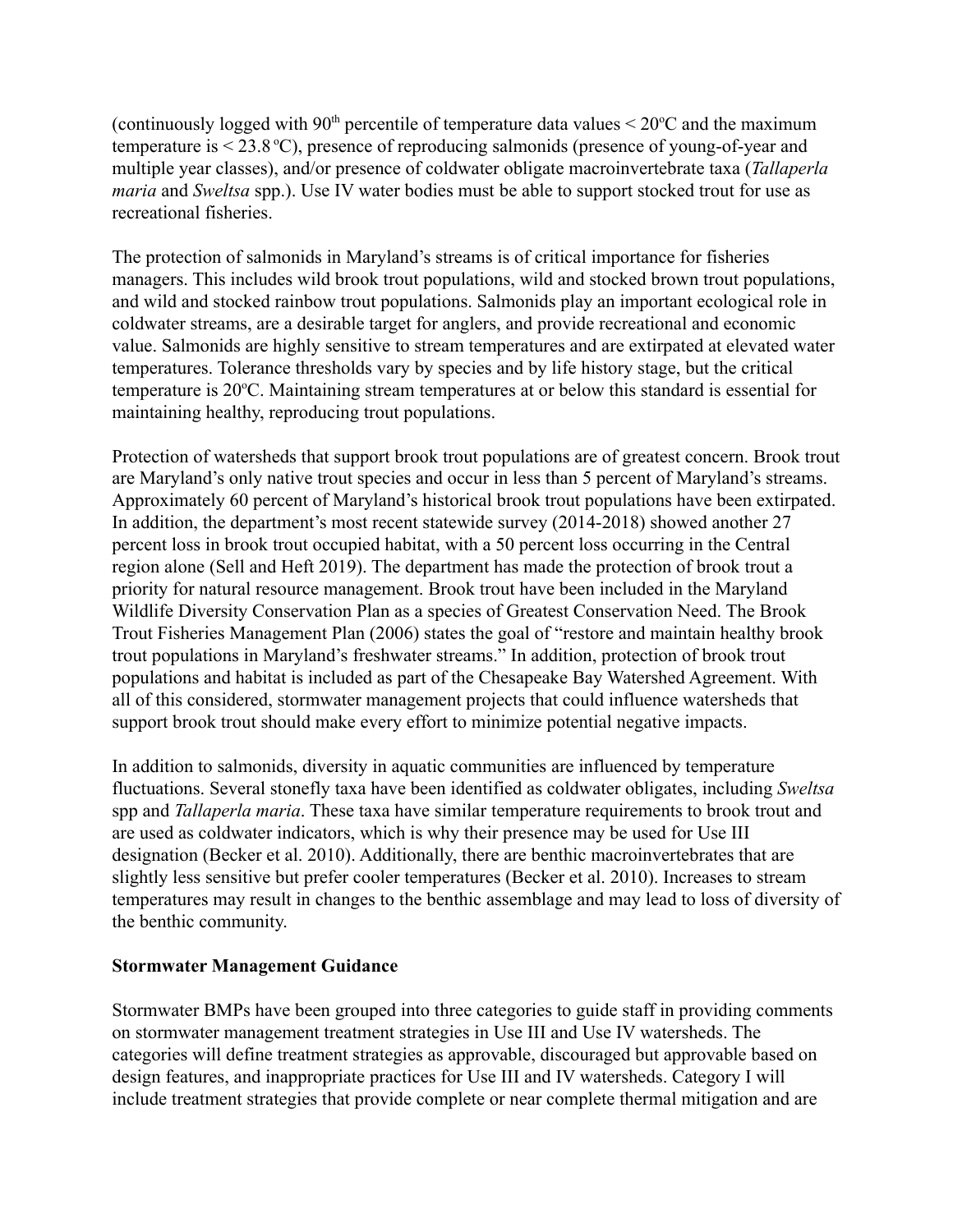not likely to increase the thermal regime of receiving waters. These treatment strategies will be considered approvable in Use III and IV watersheds and use will be encouraged. Category II includes strategies that do not fully mitigate thermal pollution and should be discouraged in Use III and IV watersheds. Category II treatment strategies may include some useful design features that provide partial thermal mitigation, but they are unlikely to provide enough protection to prevent impacts to the thermal regime of receiving waters. Category III treatment strategies provide no thermal protection and should be avoided in Use III and IV watersheds.

## *Category I: Approvable Stormwater Treatment Strategies*

Category I treatment strategies are considered to be acceptable in Use III and IV watersheds. These treatments have features that have been determined to maximize thermal protection to achieve Use III and IV temperature criteria. These treatment strategies avoid surface pools, minimize sunlight exposure, use subsurface treatments, and frequently employ convective cooling to mitigate temperature pollution (Hunt et al. 2012; Jones and Hunt 2009; Jones and Hunt 2010; Long and Dymond 2013; UNHSC 2011). Examples include:

- Infiltration
- Constructed underdrain systems
- Bioretention systems
- Multicell approaches that use infiltration or underdrains
- Other innovative approaches that demonstrate sufficient thermal protection

*Infiltration* includes methods that capture and temporarily store stormwater and allow for absorption into soil (Figure 1). Stormwater is directed to the treatment system and is allowed to pass through a series of layers that may include topsoil, pea gravel, a larger stone aggregate, and a sand filter. The water eventually infiltrates through subsoils and may eventually recharge groundwater. As the stormwater filters through the system, sediments and pollutants are trapped. The subsurface storage and treatment reduces heating from surface exposure and brings runoff into contact with cooler subsurface materials.



Figure 1. Profile of an infiltration system. Source: Maryland Stormwater Design Manual, MDE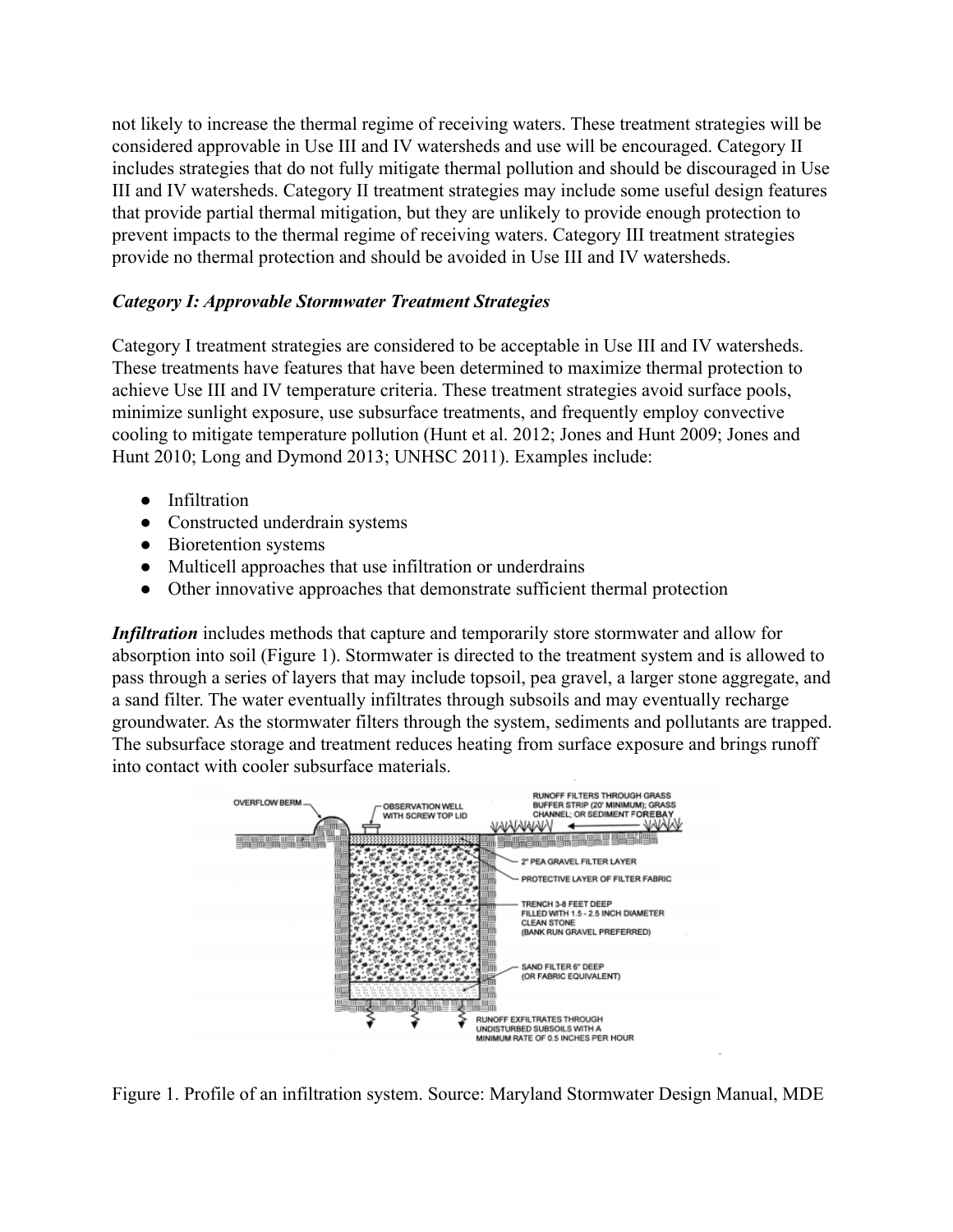*Constructed underdrain systems* include a variety of designs that use filtration treatment practices with an underdrain that allows runoff to exit the system. In most of these practices, stormwater runoff is directed to a pretreatment forebay before exiting into a treatment basin. The treatment basin usually acts as a filtration system and contains a substrate that is suitable for treatment. As runoff passes through the system, sediments and pollutants are removed. Runoff collects in the basin under the surface and may eventually be absorbed by soil or be conveyed to surface waters. Temperature is mitigated through subsurface storage in which little heat is gained from solar energy and convective cooling occurs through contact with subsurface materials.

A variety of substrates may be used to achieve both TMDL and thermal treatment. For example, subsurface gravel wetlands have been shown to remove sediments and other pollutants while providing thermal protection (Figure 2). These systems collect runoff in a forebay that removes sediment and other large-sized debris. The runoff exits the forebay and enters the treatment basin, where it percolates into a surface wetland soil layer. Biological treatments occur as pollutants are removed by wetland vegetation and microbial activity. The water collects in a subsurface gravel layer where pollutants and contaminants are further treated. This layer prevents thermal heating and cools through convective processes. An underdrain allows water to exit the system, where infiltration to soil or transport to receiving surface water occurs. Constructed underdrain systems may replace the gravel layer of subsurface gravel wetlands with other substrates, which may include sand filters, peat sand filters, or organic filters. In each case, water is contained in a subsurface treatment facility before exiting the system.



Figure 2. Illustration of a subsurface gravel wetland. Source: UNH Stormwater Center.

Constructed underdrain systems also include *bioretention systems* (Figure 3). Bioretention systems, frequently referred to as rain gardens, usually consist of a forebay that collects sediment and a filtration basin. The filtration basin contains a soil mix that can both support vegetation and allow passage of stormwater. Vegetation and microorganisms in the basin soil provide some treatment through biological processes, while physical processes in the soil media will further remove sediments and some pollutants through sorption. As treated stormwater reaches the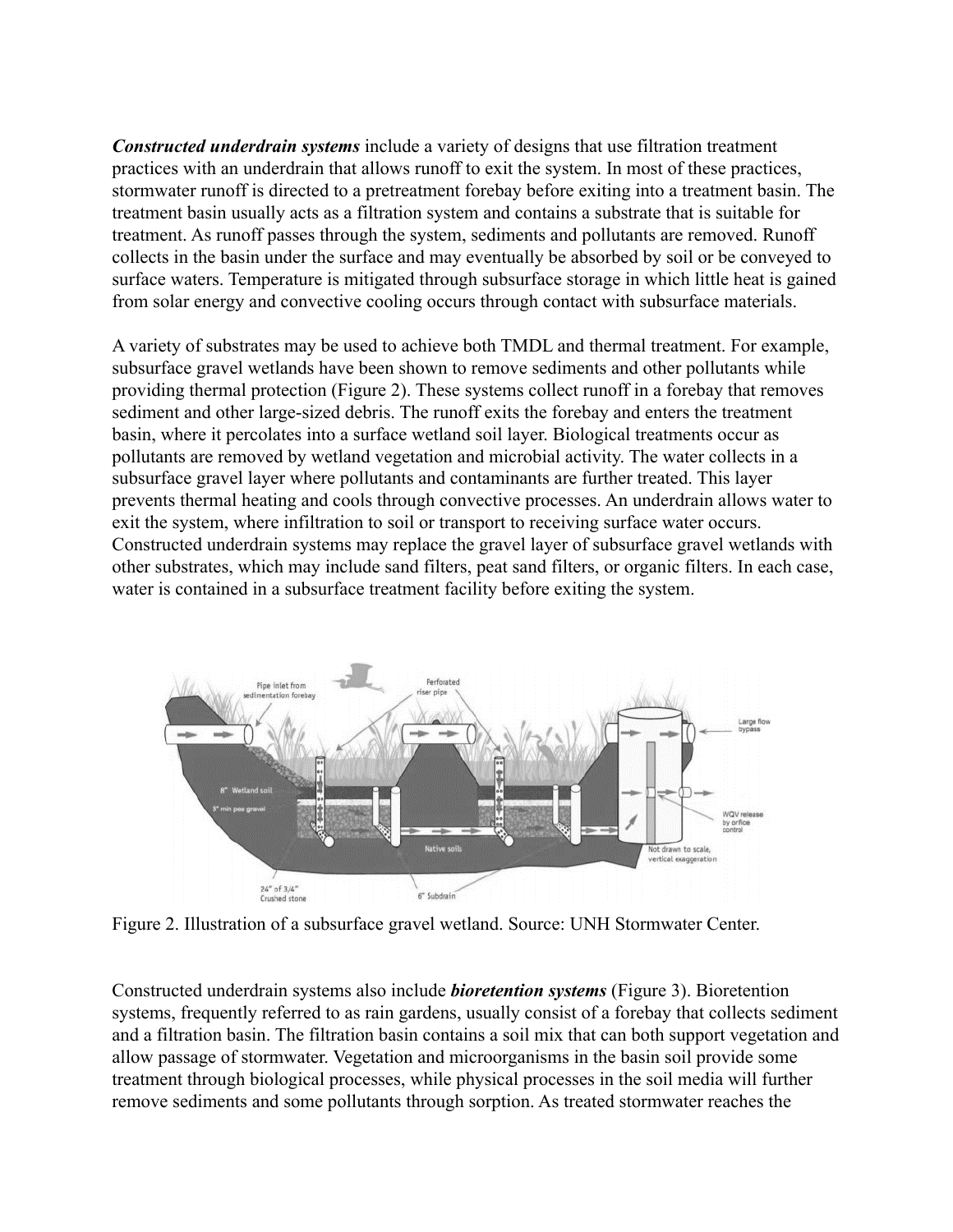bottom of the system, it may infiltrate the soil and recharge groundwater or exit through the underdrain to surface waters. Research in North Carolina has shown that bioretention systems are effective at reducing thermal impacts when they comprise 10 percent or more of their contributing watershed (Jones and Hunt 2009).



Figure 3. Illustration of the cross section of a bioretention system. Source: MDE Stormwater Manual.

**Innovative approaches that demonstrate sufficient thermal protection -** New and developing strategies for stormwater management should be considered on a case by case basis. Novel designs that address thermal pollution mitigation may be appropriate based on field conditions and receiving waters. While untested strategies should be avoided in Use III or IV watersheds, novel strategies that have demonstrated thermal mitigation may be considered if the risk to aquatic resources is minimal. As a body of evidence develops in support of effective temperature mitigation, more widespread application of the novel strategy may be approved. For example, Maryland Environmental Service is currently developing an underground sinuous system with the goal of achieving traditional TMDL mitigation while also addressing thermal concerns (Figure 4). This design attempts to minimize treatment cost and space resources. The system uses a sinuous trench that is approximately 1.2 meters in depth and 0.3 meters in width. The trench is filled with washed stone or gravel and creates a subsurface channel that acts to cool the heated surface water prior to re-entering the stream. Water may infiltrate into underlying soil or be discharged into receiving waters. While the sinuous design has a sizable footprint, the trenches can be constructed to avoid trees and other desirable landscape features. This trench system can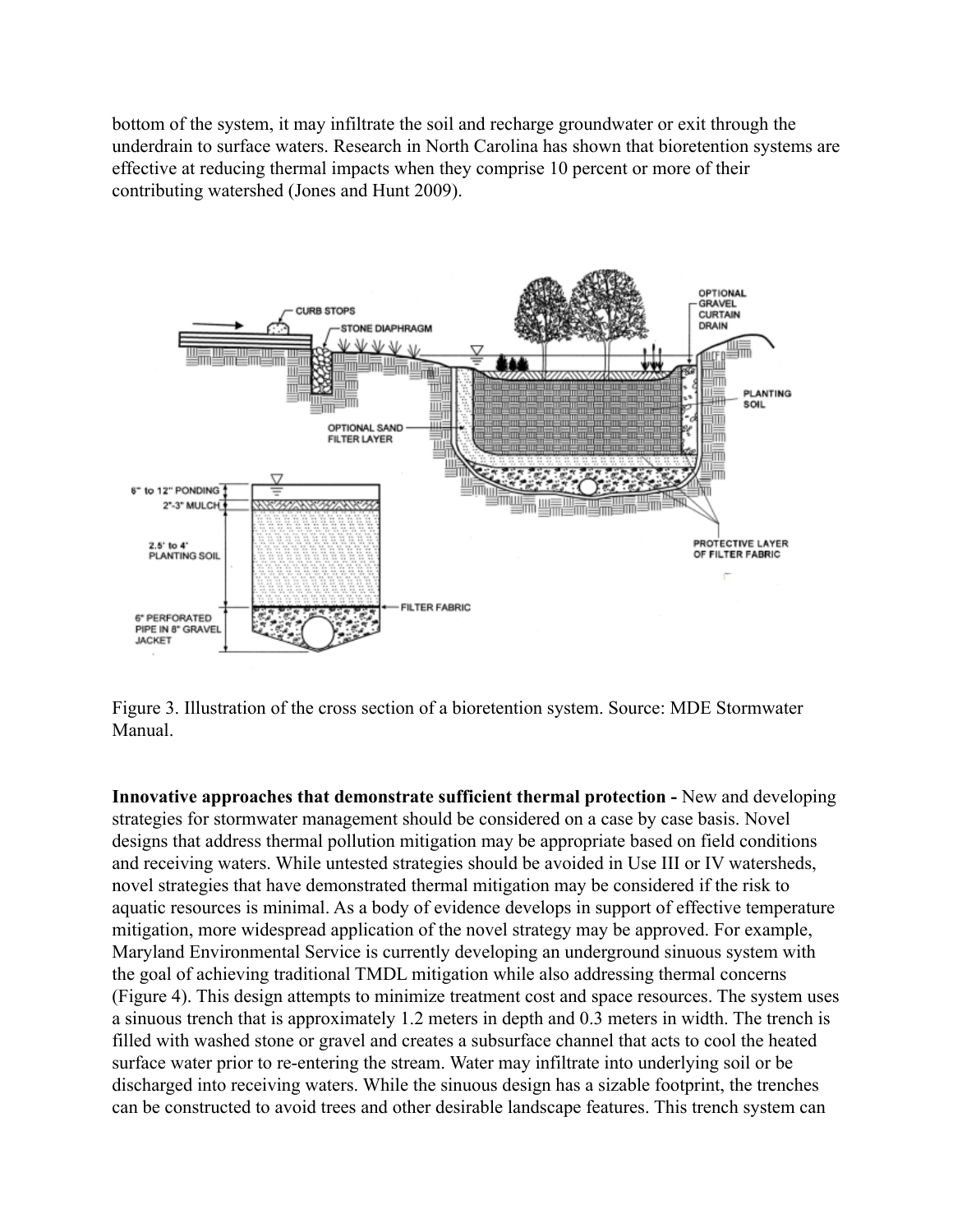be incorporated into new stormwater BMP designs or used to retrofit existing systems that don't fully mitigate thermal impacts. While use of this method in thermally sensitive watersheds is not appropriate, application in less sensitive watersheds may be considered with a temperature monitoring program. If the data collected during temperature monitoring activities suggests effective thermal mitigation, support for use in more sensitive watersheds may be considered.



Figure 4. Illustration of a high capacity deep trench outfall. Source: Stauss presentation.

**Experimental designs with hypothetically beneficial treatments are best used in Use I watersheds. As evidence is collected that supports efficacy in thermal mitigation, application in Use III or IV watersheds may be considered. Use in watersheds that support wild trout populations should be considered only after clear evidence of thermal protection has been demonstrated.**

# *Category II: Stormwater Treatment Strategies that are not considered to be full thermal mitigation, but may have beneficial design features*

Category II stormwater treatment strategies are treatments that should be avoided in Use III and IV watersheds. Wet ponds (retention ponds; Figure 5) and dry ponds (detention ponds), for example, generally provide little thermal treatment and may negatively influence cold and cool water streams. However, the design of these stormwater facilities may incorporate beneficial features that provide partial thermal mitigation. These features include but are not limited to:

- Mature shading around and downstream of an existing wet pond
- Deep wet ponds with a bottom release, such as reservoirs that undergo frequent maintenance to maintain depth and are monitored for temperature
- Wet ponds with limited volume and multicell approaches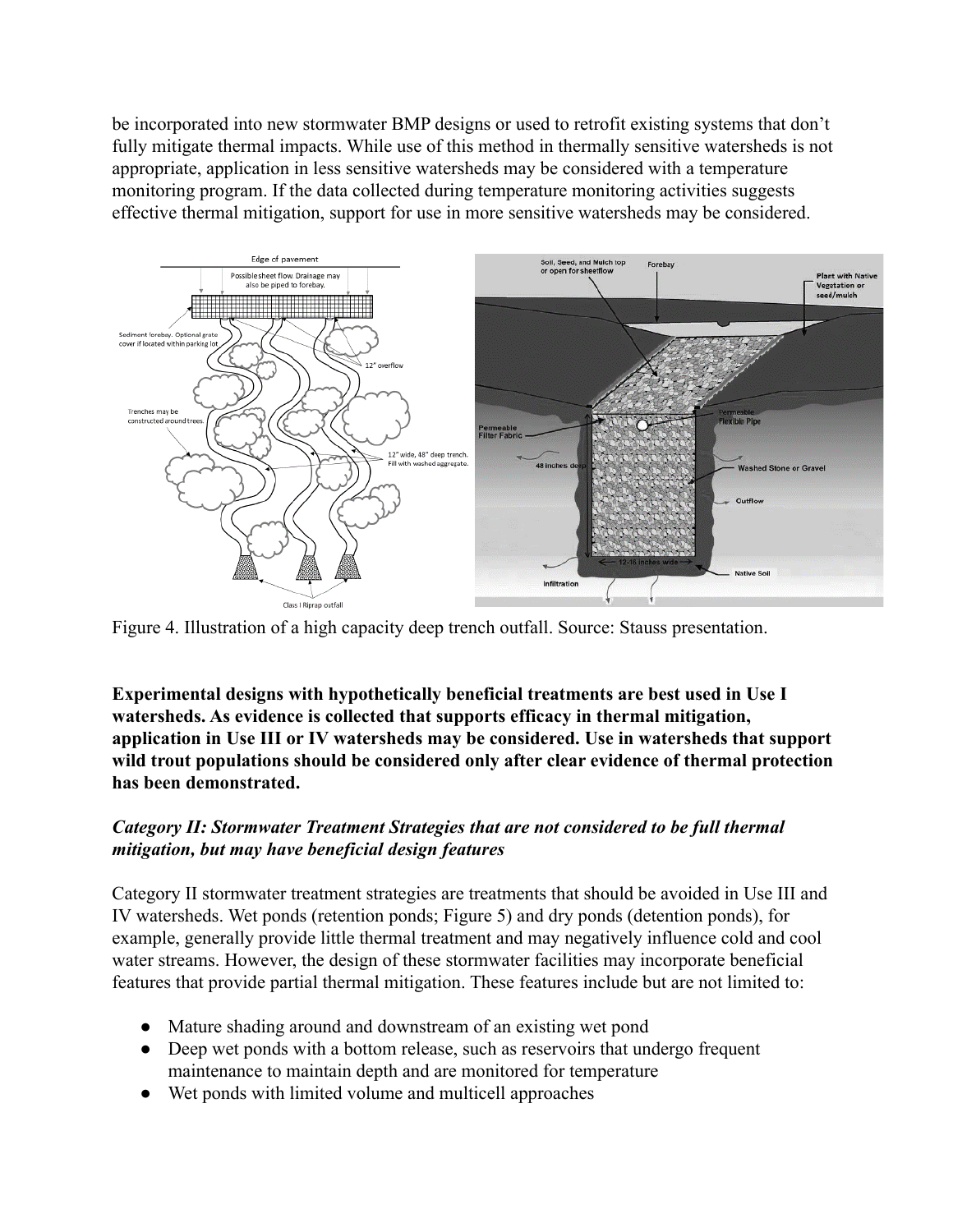● Permeable pavement

While beneficial design features may provide some thermal protection, it is important to note that full mitigation may not be achieved. Stormwater treatment with these design features should be considered on a case by case basis. Department support for approval of the design should only be granted in cases where there are clear indications that the thermal regime of receiving waters will not be impacted.



Figure 5. Illustration of a wet pond. This design expresses a multicell wet pond approach. Source: MDE Stormwater Manual.

Careful scrutiny of beneficial design features is needed to consider thermal impacts. For example, a robust *riparian buffer* that provides shade for the outfall and tailwater of a wet pond may limit heating and even allow for some cooling. Likewise, riparian planting around the pond may provide shading at the banks. However, riparian planting that provides shading may take 10 to 20 years to grow tall and thick enough to adequately provide shade. It is highly unlikely that full thermal mitigation will be achieved as much of the pond will remain exposed to direct sunlight. Further, it is unlikely that any heat loss will occur through convective processes.

*Bottom release* is an important strategy used to establish and maintain coldwater resources downstream of larger reservoirs. Water is drawn from the cool water layer at the bottom of the reservoir rather than the warm layer at the surface. While this is an effective method in systems with larger impoundments, there are limitations for wet ponds. Most wet ponds are smaller in size and shallow in depth. If the wet pond is deep enough to allow for a bottom release with sufficiently cooler water, available volume may be limited. There may not be enough cool water to draw from through the entire critical summer period.

A *multicell* approach may improve stormwater treatment facilities that otherwise provide little to no thermal mitigation. Multicell designs address stormwater management through a stormwater treatment train, in which stormwater passes through several compartments or facilities in series.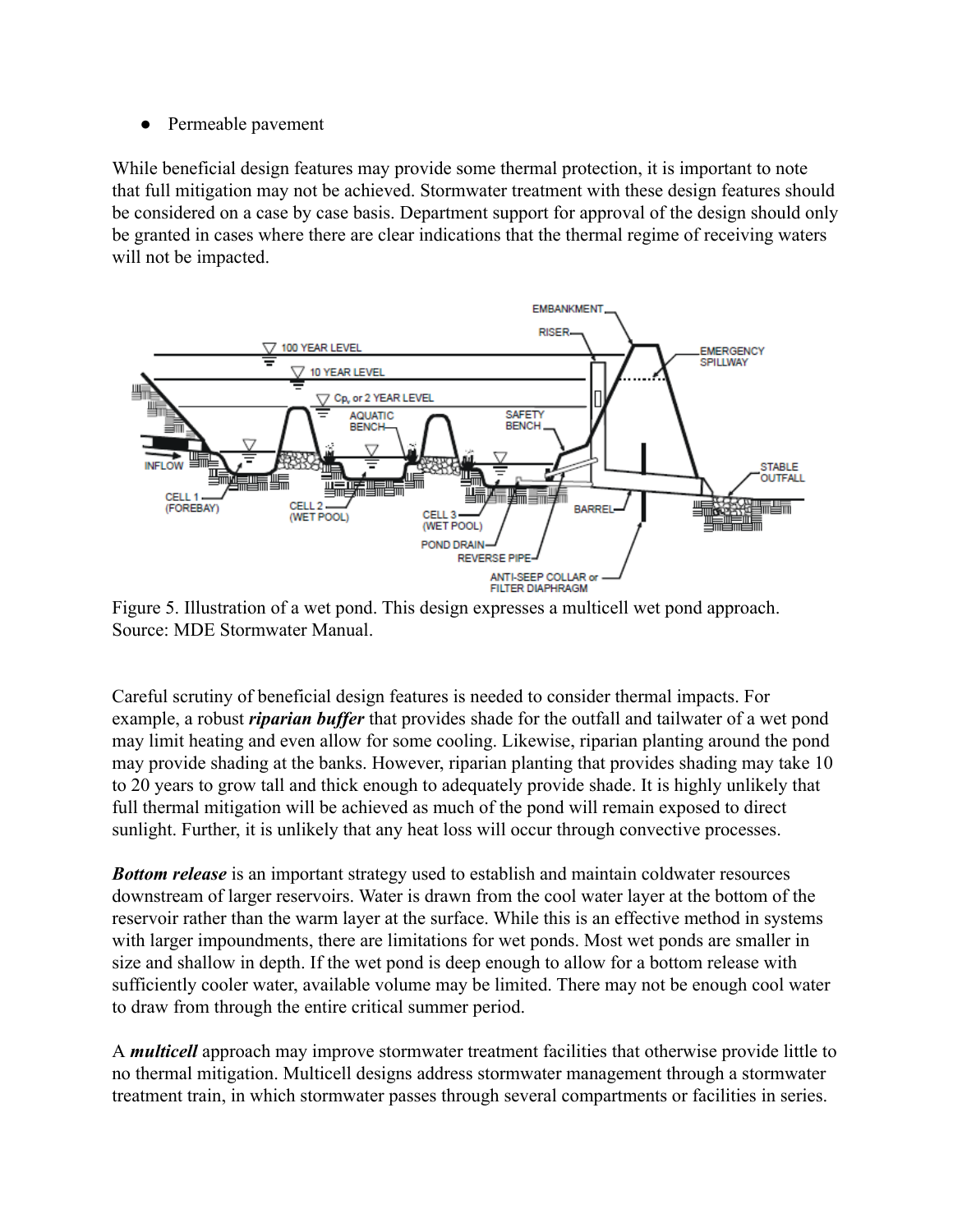Each compartment may provide a unique treatment or may overlap treatment with other compartments. For example, stormwater runoff may be directed to a wet forebay or a small pond for containment. This compartment in the system will do little to address temperature, but sediments and large particulates will be treated. The stormwater may then flow through a sand filter. This second compartment will further treat sediments and pollutants and will also cool the temperature in the pond caused by solar heating. Finally, the runoff may then enter an underdrain, where it will be further treated for temperature before exiting the system.

The multicell approach allows for plug in design elements that can expand treatment. A small stormwater pond that provides no thermal treatment may have facilities constructed at the outfall that provides some thermal protection for receiving waters. When considering these methods, it is important to review the sequence of treatment compartments. Runoff that is treated for temperature before entering a ponded facility may provide little to no thermal mitigation. In this case, the thermally treated runoff may increase in temperature as a result of solar heating while in the ponded facility. In most cases, multicell approaches should treat temperature in the last cells before stormwater runoff exits the system. Further research is needed to determine the size of the last cell or thermal treatment in order to cool the water sufficiently prior to entering the coldwater system. Empirical testing should occur in an already compromised system or as a retrofit to an existing pond.

*Permeable pavement* (Figure 6) may be considered for space-limited locations but careful review is needed. Stormwater collecting on the surface of the pavement infiltrates through porous concrete or asphalt. A filter course under the permeable pavement removes sediments and pollutants as the water passes through the system. Once through, stormwater infiltrates the underlying soil to recharge groundwater or is directed by an underdrain to surface waters. While the subsurface treatment would make this method a viable option in Use III and IV watersheds, concerns for maintenance and upkeep suggest that use should be limited when considering thermal mitigation. Permeable pavement systems are easily obstructed and become ineffective if a blockage occurs. Cleaning and rehabilitating the system is difficult and is required frequently to maintain functionality.



Figure 6. Cross section of a permeable pavement system. Source: MDE Stormwater Manual.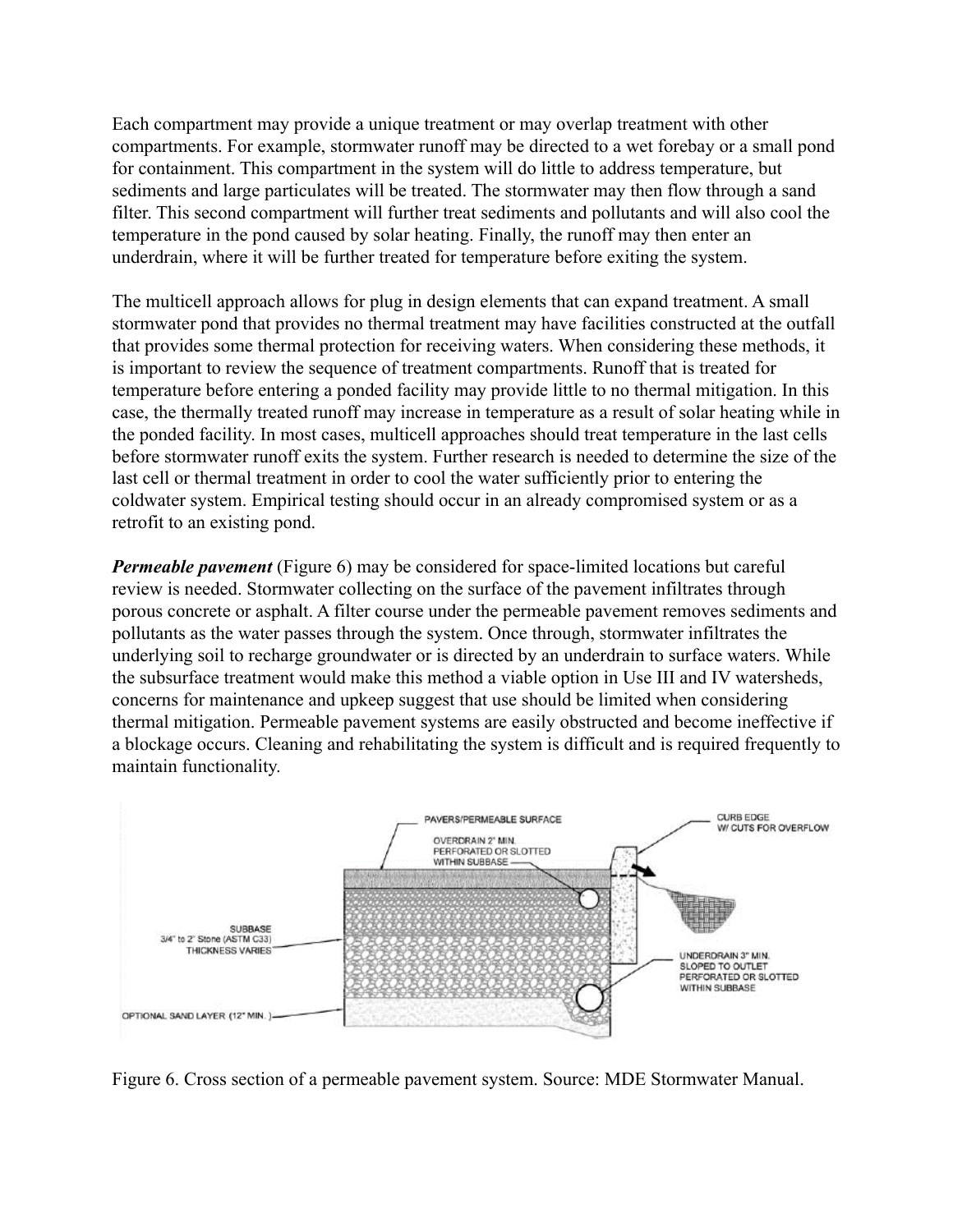The efficacy of category II features in providing some thermal treatment for stormwater runoff will be heavily dependent on field conditions. It is unlikely that a single feature will be effective in protecting the thermal regime of a Use III or IV stream. However, several of the described features included in a stormwater treatment facility may be enough to limit thermal pollution. The resource, treatment design, and possible complications should all be considered when reviewing these options.

## *Category III: Stormwater treatment strategies that are not considered to provide any thermal protection on their own and should be avoided in Use III and IV watersheds*

As previously stated, wet ponds with no thermal treatment should not be constructed in Use III and IV watersheds. Impacts to the thermal regime of receiving waters will negatively influence the aquatic assemblage. In addition to biological impacts, social and economic impacts may occur due to the loss of desirable sportfishing activities. Reducing angling opportunities limits the economic benefits gained when attracting anglers.

In addition to wet ponds, dry ponds also provide little to no thermal protection and should be avoided in Use III and IV watersheds. Dry ponds, also known as detention ponds, function with no permanent pool of water. The primary function of detention ponds is to slow stormwater runoff by allowing it to pool in the dry basin and empty into receiving waters over an extended time. Depending on the system, stormwater runoff may be discharged over a period of 6 to 48 hours. Because no permanent pool is maintained, stormwater treatment is limited for sediments and nutrients. Little to no thermal protection is achieved without the installation of additional stormwater management features (UNHSC 2011).

Similar to detention ponds, vegetated swales provide little to no thermal treatment for stormwater runoff (UNHSC 2011) and only limited treatment for sediments and nutrients. The primary function of vegetated swales is conveyance. Vegetated swales generally consist of a channel that collects water and manages runoff velocity. The channels are usually planted with grass for stabilization. Runoff is directed through the channel and may be slowed before discharge into receiving waters. The exposure of runoff to solar heat and the lack of any method of convective cooling minimizes thermal mitigation before discharge. As with the other surface based stormwater treatment designs, this design is undesirable for Use III and IV watersheds.

Despite similarities with subsurface treatments, underground stormwater storage facilities should be avoided in Use III and IV watersheds. This approach directs stormwater runoff to containment in a subsurface pipe or vault. The stormwater is detained until it exits the system through a restricted flow drain that delays discharge to surface waters. While the subsurface storage minimizes solar heating and contains stormwater in cooler subsurface temperatures, there are no convective processes to further mitigate temperature. The stormwater is slightly cooler when exiting the system, but mitigation does not meet the level needed to protect Use III and IV watersheds (Natarajan and Davis 2010).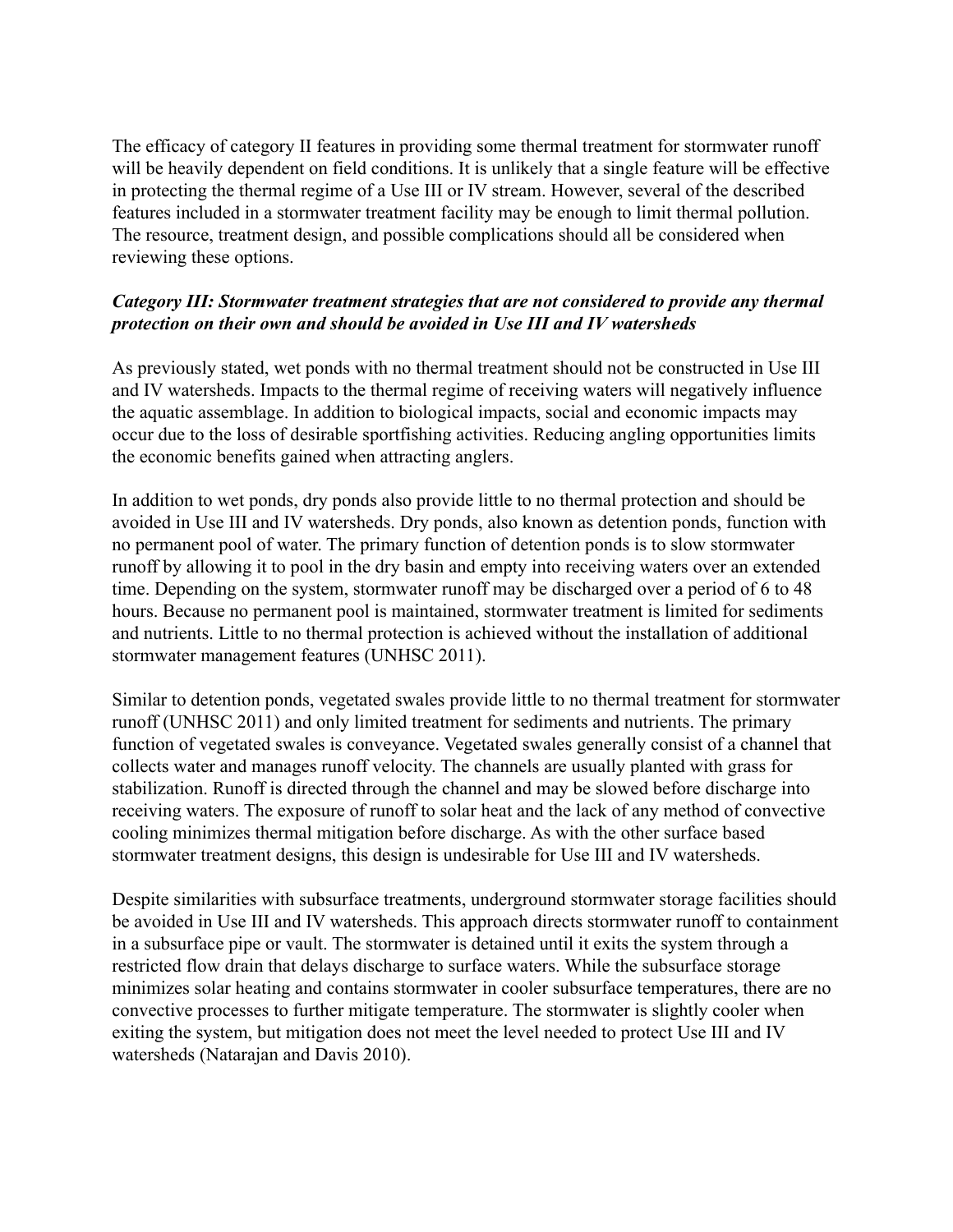### **Conclusion**

Effectively treating thermal pollution is critical to protecting the thermal regime of Use III and Use IV watersheds. When reviewing projects in these watersheds, subsurface treatments should be recommended and encouraged. Treatments should minimize exposure to sunlight and include subsurface convective cooling features. Ideally, increased treatment time should be considered in design features for maximum thermal benefits before discharge to receiving waters.

Surface treatments should be avoided where possible. If unavoidable, additional measures to mitigate thermal impacts, such as mature shading or a treatment train that includes thermal treatment, should be included as part of the design. Stormwater treatment designers should be encouraged to use more than one method of thermal treatment to maximize thermal protection.

#### **Literature Cited**

- Becker, A.J., S.A. Stranko, R.J. Klauda, A.P. Prochaska, J.D. Schuster, M.T. Kashiwagi, P.H. Graves. 2010. Maryland Biological Stream Survey's sentinel site network: a multi-purpose monitoring program. Maryland Department of Natural Resources, Resource Assessment Service. Annapolis, MD.
- Hunt, W.H., A.P. Davis, and R.G. Traver. 2012. Meeting hydrologic and water quality goals through targeted bioretention design. Journal of Environmental Engineering 138: 698-707.
- Jones, M., and W. F. Hunt. 2009. Effect of Bioretention on Runoff Temperature in Trout Sensitive Regions. Pages 1–7 World Environmental and Water Resources Congress 2009. American Society of Civil Engineers, Reston, VA.
- Jones, M.P. and W.F. Hunt. 2010. Effect of storm-water wetlands and wet ponds on runoff temperature in trout sensitive waters. Journal of Irrigation and Drainage Engineering. 136(9): 656-661.
- Long, D.L. and R.L. Dymond. 2013. Thermal pollution mitigation in cold water stream watersheds using bioretention. Journal of the American Water Resources Association 50(4): 977-987.
- Maryland Department of the Environment (MDE). 2000. 2000 Maryland stormwater design manual volumes I and II. Maryland Department of the Environment, Water Management Administration, Baltimore, MD.
- Natarajan, N. and A.P. Davis. 2010. Thermal reduction by an underground storm-water detention system. Journal of Environmental Engineering. 136: 520-526.